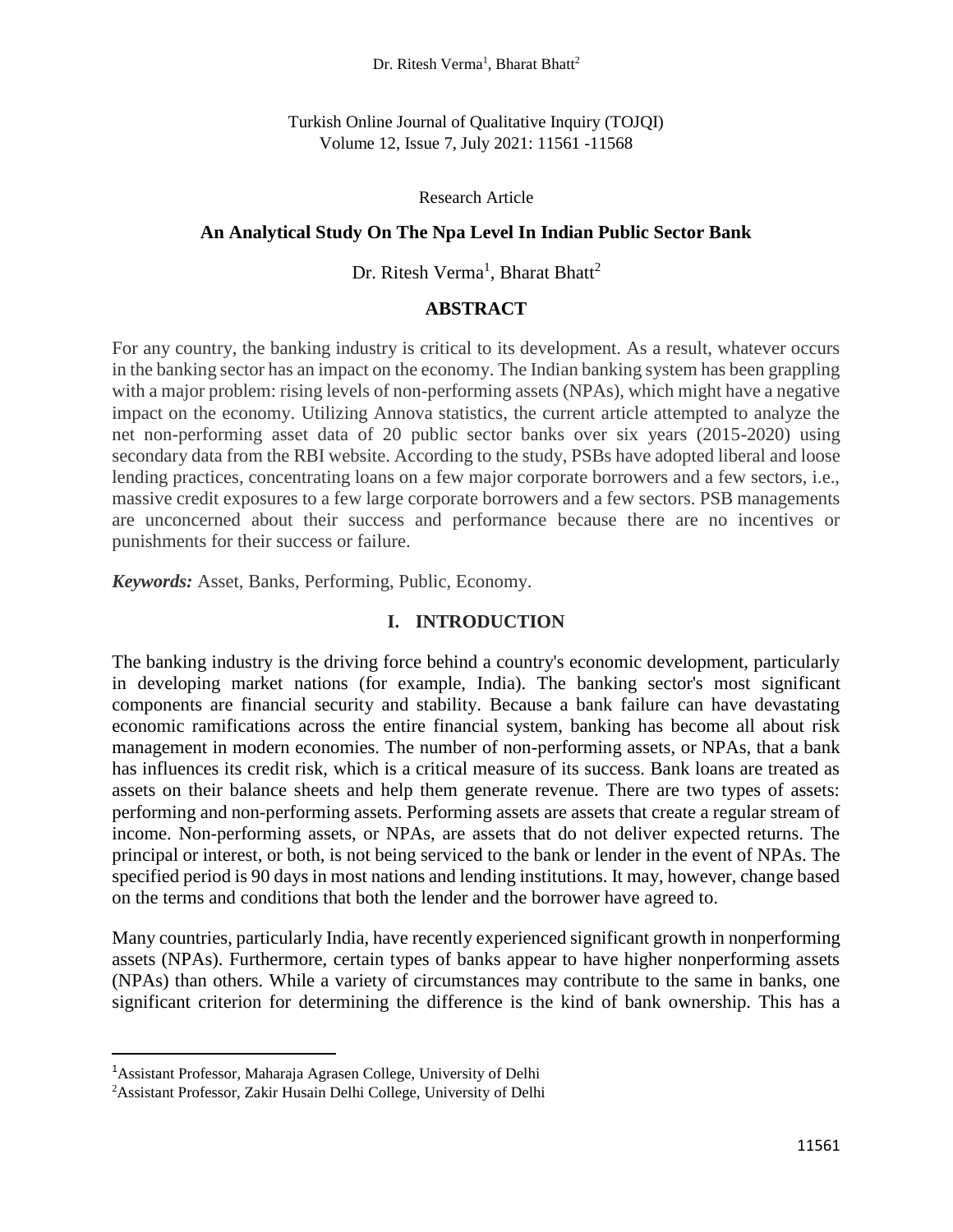significant impact on their organizational structure, policies, and working methods, all of which have an impact on their credit risk component.

Being of 2021, there were 12 nationalized public sector banks, with the Indian government as the largest shareholder in all of them. The public State Bank of India is India's largest bank (SBI). The SBI had net sales of over 2.5 trillion Indian rupees in the fiscal year 2020. Over the recent decade, the SBI has merged with banks that were previously known as SBI associate banks.



## **Figure 1: Gross non-performing asset value of public sector banks in India from the financial year 2018 to 2021 (in trillion Indian rupees)**

In the fiscal year 2021, Indian public sector banks owed roughly 6.17 trillion Indian rupees in nonperforming assets. This figure was substantially higher in the 2019 fiscal year, around 7.5 trillion rupees, demonstrating a sluggish but steady improvement in India's economy in terms of nonpaying assets at public banks.

## **II. RECENT DEVELOPMENTS AND STRATEGIES FOR COMBATING NPA**

**Insolvency and Bankruptcy Code (IBC) -** IBC is a federal law that governs insolvency and bankruptcy proceedings. The resolution process is projected to speed up as a result of the RBI's push for the IBC while maintaining control over asset quality. The provisioning requirement will change, with the demand for a higher share of provisions helping to improve the books.

**Credit Risk Management -** This entails credit evaluation and monitoring responsibility and credit through various profit and loss studies. Banks should undertake a sensitivity analysis and implement safeguards against external factors while conducting these studies.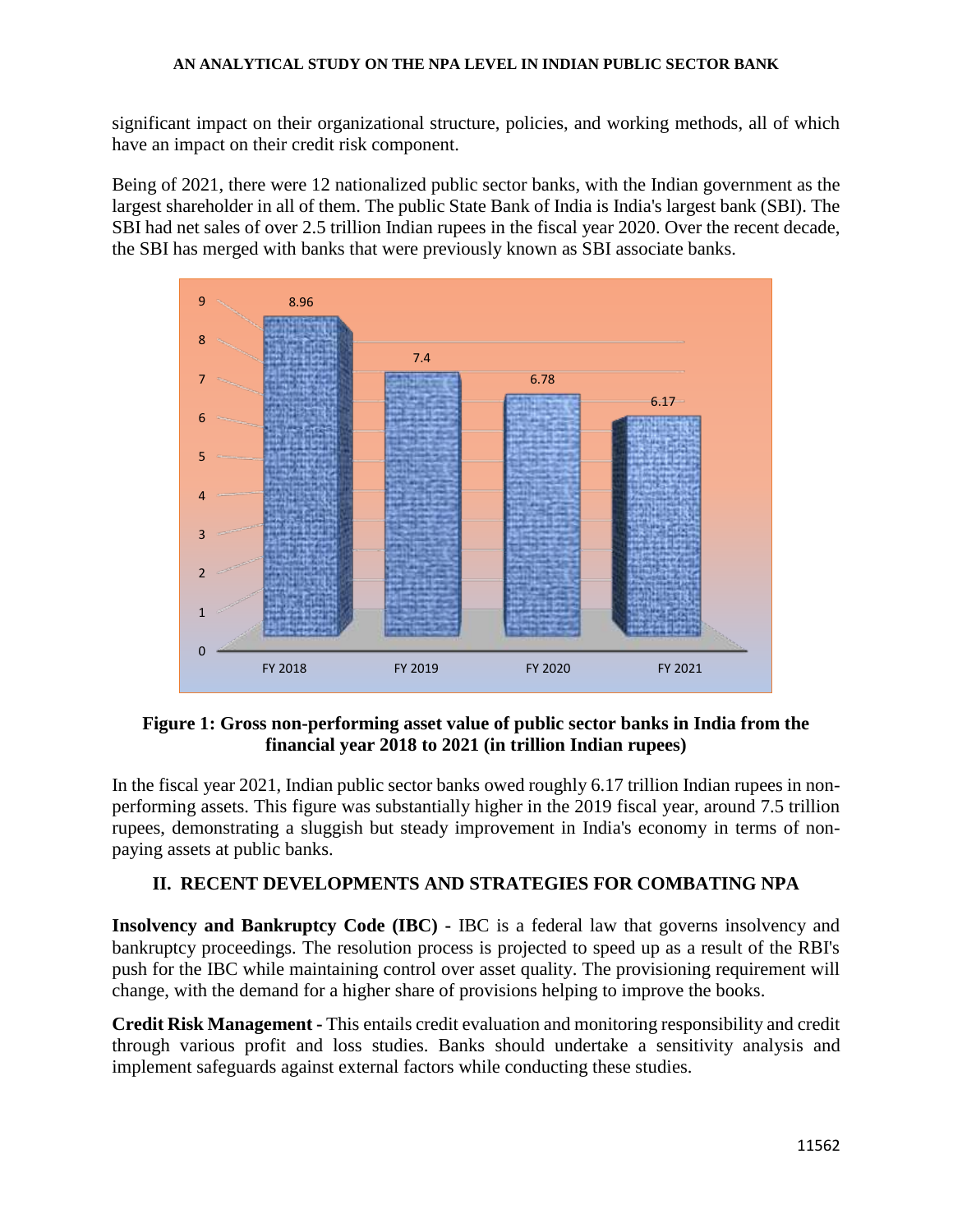**Credit Monitoring Is Being Tightened -** To keep track of warnings, a proper and effective Management Information System (MIS) must be built. In a perfect world, the MIS would detect problems and send timely alerts to management, allowing them to take appropriate action.

**Amendments to Banking Law to Give RBI More Power –** The current situation only permits the RBI to perform a lender inspection but not to set up an oversight committee. The RBI will be empowered to monitor huge accounts and create oversight committees as a result of the legislative change.

**Banks get more "Haircuts" –** PSU lenders have been setting aside a considerable amount of their revenues for provisions and losses due to nonperforming assets (NPAs) for some time. The situation is so dire that the RBI may order them to build a larger reserve and, as a result, declare lesser profits.

**Stricter NPA recovery** — It is also suggested that the government alter the rules to allow banks more power to recover NPAs rather than playing the "wait-and-see" game.

**Corporate Governance Issues —** Banks, particularly those in the public sector, must develop adequate guidelines and frameworks for senior-level hires.

Accountability — Today, lower-level executives are frequently held accountable; nonetheless, senior-level executives make key decisions. As a result, if Indian banks are to address the problem of nonperforming assets (NPAs), senior executives must be held accountable.

To solve the problem of nonperforming assets, banks might consider "increasing capital."

**Using unclaimed deposits —** In the same way that the government can set aside funds for unclaimed dividends, it can set aside funds for unclaimed deposits. In exchange, these funds might be used to provide capital to banks.

**Bank Asset Monetization —** In this scenario, rather than running a bank assurance association as an insurance firm, banks with retail franchisees should produce value by auctioning it. The current setup prevents capital inflows and provides little wealth to the owners.

**Make the Cash Reserve Ratio (CRR) more appealing —** At the moment, the RBI requires Indian banks to keep their CRR below a specific level, below which the RBI does not pay interest. As a result, banks lose a significant amount of interest income. It is possible to cut capital requirements by making the CRR more financially attractive for banks.

**Obtaining Central Bank Refinancing –** In 2008-09, the US Federal Reserve invested \$700 billion on stressed assets as part of the "Troubled Asset Relief Program." Indian banks can create a comparable arrangement by directly contacting the RBI or by forming a Special Purpose Vehicle (SPV).

**Changes in structure to include private money –** The market is harmed by the remuneration structure and accountability of banks. Banks should be administered by a board of directors, to reduce the government's interest and make financial institutions more appealing to private investors.

The problem of NPAs in Indian banks can be efficiently monitored and handled using the potential remedies outlined above, allowing banks to achieve a clean balance sheet.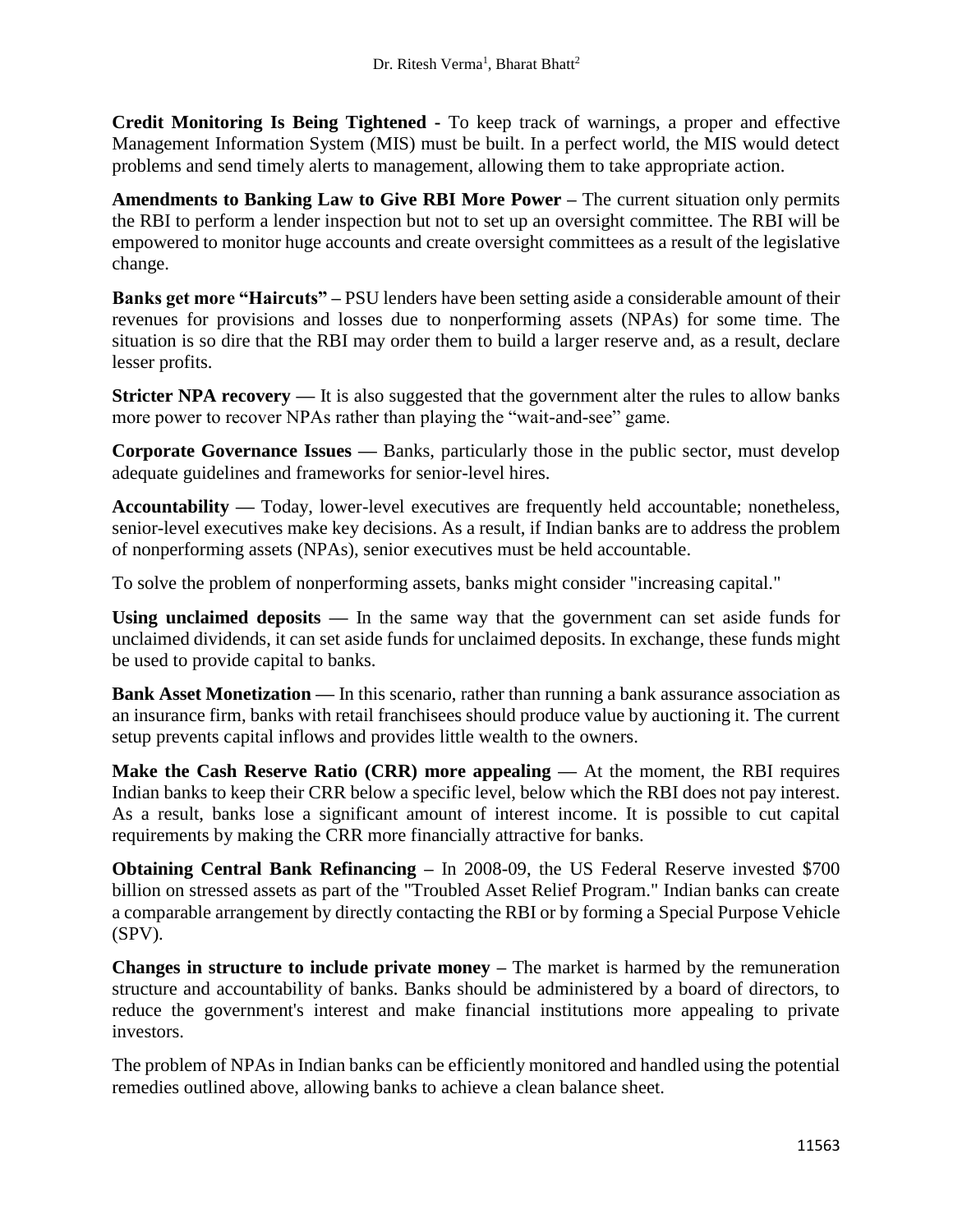### **AN ANALYTICAL STUDY ON THE NPA LEVEL IN INDIAN PUBLIC SECTOR BANK**

### **III. RESEARCH METHODOLOGY**

The present study is done on the public sector banks including Allahabad Bank, Andhra Bank, Bank of Baroda, Bank of India, Bank of Maharashtra, Canara Bank, Central Bank of India, Corporation Bank, Dena Bank, IDBI Bank Limited, Indian Bank, Indian Overseas Bank, Oriental Bank of Commerce, Punjab and Sind Bank, Punjab National Bank, Syndicate Bank, UCO Bank, Union Bank of India, United Bank of India, United Bank of India, United Bank of India, United Bank of India, United Bank of India,

From 2015 to 2020, the Net Non-Performing Asset was examined for six years. The research is based on secondary data gathered from public RBI reports as well as other articles and journals.

Net Non-Performing Assets = Gross NPA – (Interest Suspense Account Balance + DICGC/ECGC claims received and held pending adjustment  $+$  Part-payment received and held in suspense account + Total provisions maintained) (rbi.org.in)

The NNPA figures received from RBI reports were analyzed using SPSS software and the statistical method "analysis of variance" or Annova.

The data-sheet can be seen below:

## **Table 1: NNPA values of Other Public Sector Banks:**

|                                                     | 2015 | 2016  | 2017  | 2018  | 2019                     | 2020  |
|-----------------------------------------------------|------|-------|-------|-------|--------------------------|-------|
| <b>Allahabad Bank</b>                               | 5.46 | 9.76  | 13.09 | 15.96 | 17.55                    | 17.11 |
| <b>Andhra Bank</b>                                  | 5.31 | 8.39  | 12.25 | 17.09 | 16.21                    | 16.07 |
| <b>Bank of Baroda</b>                               | 3.72 | 9.99  | 10.46 | 12.26 | 9.61                     | 9.40  |
| <b>Bank of India</b>                                | 5.39 | 13.07 | 13.22 | 16.58 | 15.84                    | 14.78 |
| of<br><b>Bank</b><br><b>Maharashtra</b>             | 6.33 | 9.34  | 16.93 | 19.48 | 16.40                    | 12.81 |
| <b>Canara Bank</b>                                  | 3.89 | 9.40  | 9.54  | 11.84 | 8.83                     | 8.04  |
| <b>Bank</b><br>of<br><b>Central</b><br><b>India</b> | 6.09 | 11.95 | 9.63  | 21.48 | 19.29                    | 18.92 |
| <b>Corporation Bank</b>                             | 4.81 | 9.98  | 17.81 | 17.35 | 15.35                    | 13.80 |
| <b>Dena Bank</b>                                    | 5.45 | 9.98  | 11.70 | 22.04 | 21.07                    |       |
| <b>IDBI Bank Limited</b>                            | 5.88 | 10.98 | 16.27 | 27.95 | $\overline{\phantom{a}}$ |       |
| <b>Indian Bank</b>                                  | 4.40 | 6.66  | 21.25 | 7.37  | 7.11                     | 6.87  |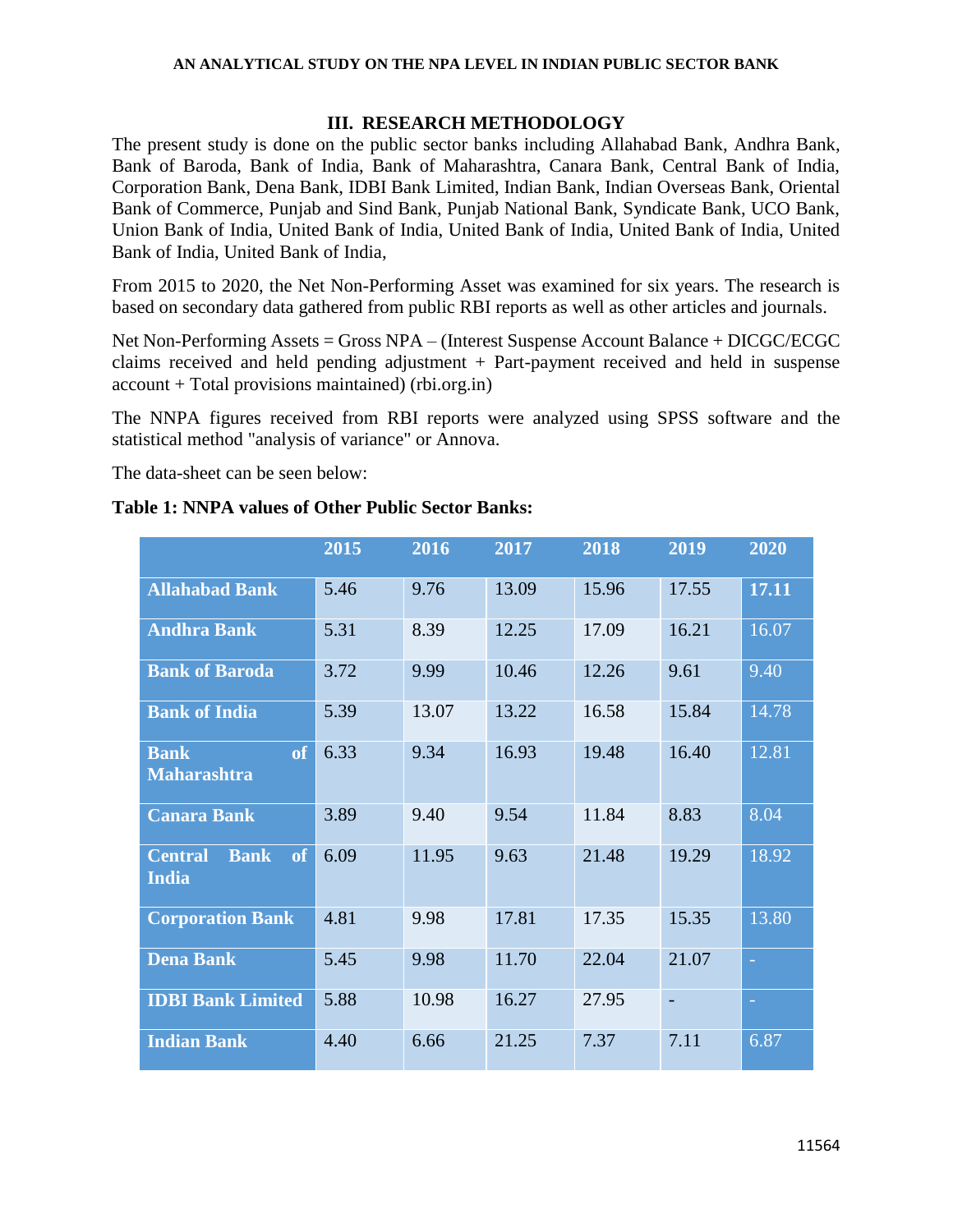| <b>Indian</b><br><b>Overseas</b><br><b>Bank</b>    | 8.33 | 17.40 | 7.47  | 25.28 | 21.97 | 14.78 |
|----------------------------------------------------|------|-------|-------|-------|-------|-------|
| <b>Oriental Bank of</b><br><b>Commerce</b>         | 5.18 | 9.57  | 22.39 | 17.63 | 12.66 | 12.67 |
| <b>Punjab and Sindh</b><br><b>Bank</b>             | 4.76 | 6.48  | 13.73 | 11.19 | 11.83 | 14.18 |
| <b>National</b><br>Punjab<br><b>Bank</b>           | 6.55 | 12.90 | 10.45 | 18.38 | 15.50 | 14.21 |
| <b>Syndicate Bank</b>                              | 3.13 | 6.70  | 12.53 | 10.91 | 7.53  | 6.15  |
| <b>UCO Bank</b>                                    | 6.76 | 16.09 | 8.50  | 11.53 | 11.37 | 12.04 |
| <b>Union</b><br><b>Bank</b><br>of<br><b>India</b>  | 4.96 | 8.70  | 17.12 | 24.64 | 25.00 | 16.77 |
| of<br><b>United</b><br><b>Bank</b><br><b>India</b> | 9.49 | 13.26 | 11.16 | 15.73 | 14.98 | 14.15 |
| Vijaya bank                                        | 2.79 | 6.64  | 15.53 | 24.10 | 16.48 |       |

## **Research Design: Statistical Method Employed**

One-way analysis of variance (ANOVA) was employed for the aim of the study. The following linear mathematical model has been utilized.

# $Xij = \mu + \alpha_i + \varepsilon_{ii}$  ... ... Equation (1)

Where,

 $Xij$  = The yield from the j<sup>th</sup> row, (j = 1, 2... n<sub>i</sub>) fed on the i<sup>th</sup> ration (I = 1,2,k)

 $\mu$  = General mean effect given by k

 $μ = ∑ n<sub>i</sub> μ/ n$ 

 $i=1$ 

 $\alpha_i$  = The effect of the ith ration given by  $\alpha_i = \mu_i - \mu$ ,  $(i = 1, 2, \dots, k)$ 

 $\varepsilon_{ij}$  = The error effect due to chance.

## **Assumption of the model.**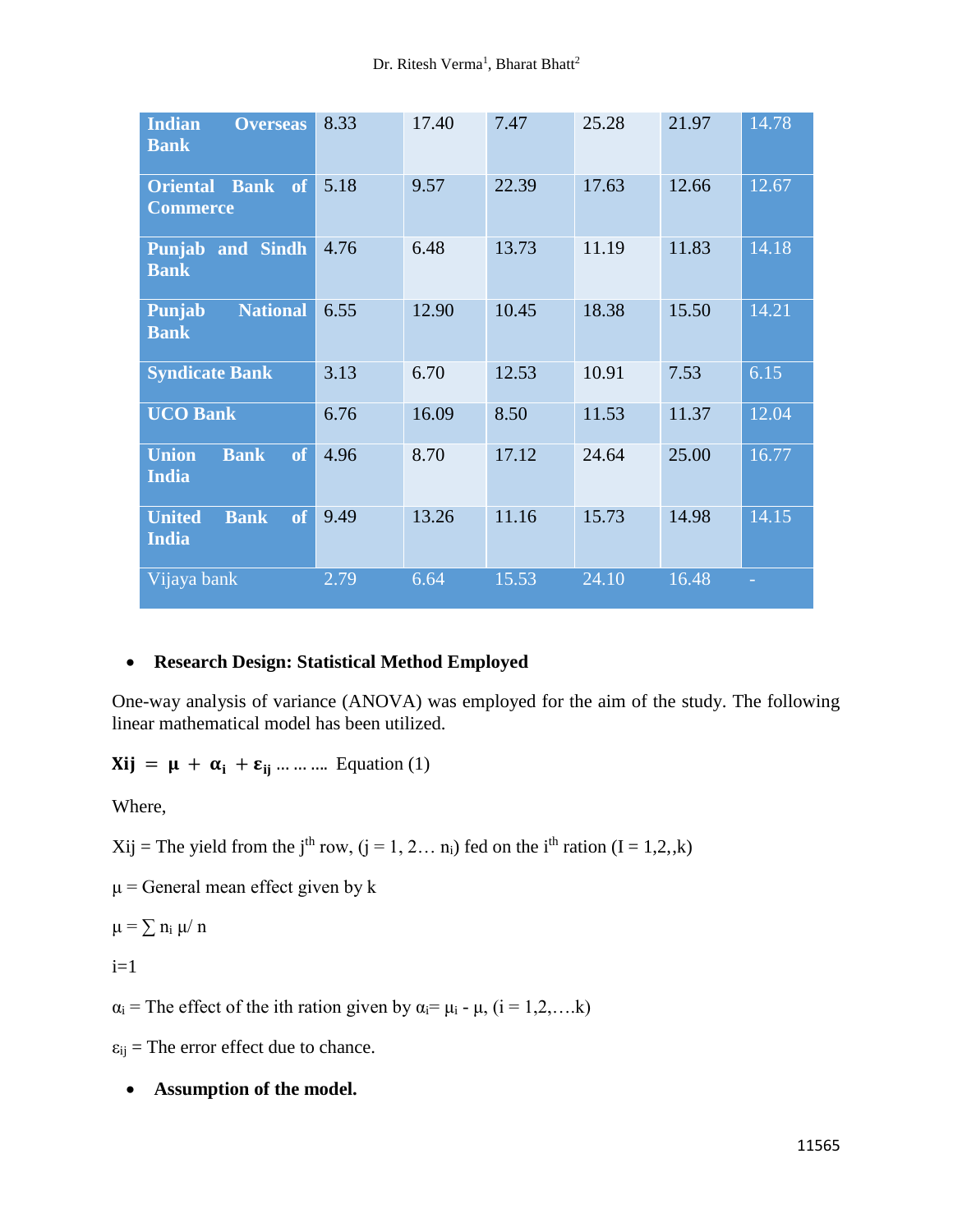**i.** All the observations  $X_{ij}$  are independent and  $X_{ij} \sim N(\mu_{ij}, \sigma_e^2)$ 

- **ii.** Difference effects are additive in nature
- **iii.**  $\varepsilon_{ij}$  are i.i.d, N  $(0, \sigma_e^2)$

## **Hypothesis:**

H0: There is no significant difference in mean variation between the NPAs of the banks

H1: There is a significant difference in mean variation between the NPAs of the banks

## **IV.ANALYSIS AND INTERPRETATION:**

The entire study and analysis are focused on these 26 banks, each of which is assigned a number ranging from 1 to 20. The NNPA of Allahabad Bank is written under variable 2 column, and number "1" for Allahabad Bank is written under variable 1, or VAR00001, the NNPA of Andhra Bank for the six years (2015-2020) is written under variable 2, or VAR00002, and number "2" is written for Andhra Bank, a series of 6, twos (2) is written under VAR00001 column, and so on. The first is for Allahabad Bank, and the second is for Vijaya Bank. Each number contains NNPA group statistics for a specific bank during six years. For these 26 banks, a univariate test is used to see if there is any significant mean variance between their NNPAs. For analysis, Variable 1 or VAR00001 is considered a dependent factor, while Variable 2 or VAR00002 is considered a fixed factor.

If F-statistics is more than P, the null hypothesis is rejected and the alternate hypothesis is accepted; whereas, if F-statistics is less than p, the null hypothesis is accepted and the alternate hypothesis is rejected. So, if F>P, there will be a large difference in mean variation of public sector bank NPAs, yet H0 will be rejected and H1 will be approved; however, if F=P, there will be no significant difference in mean variation, so H0 will be accepted and H1 will be refused.

The Annova results are listed in the table below, which is labeled testing of between-subject effects.

## **Results after analysis**

Dependent Variable: VAR00001

## **Table 2: Tests of Between-Subjects Effects**

| Source                           | III df<br><b>Type</b><br>Sum of |     | <b>Mean</b><br><b>Square</b> | F    | Sig. | <b>Partial</b><br><b>Squared</b> | <b>Eta</b> |
|----------------------------------|---------------------------------|-----|------------------------------|------|------|----------------------------------|------------|
|                                  | <b>Squares</b>                  |     |                              |      |      |                                  |            |
| <b>Corrected</b><br><b>Model</b> | 6159.917a                       | 110 | 55.999                       | .964 | .573 | .702                             |            |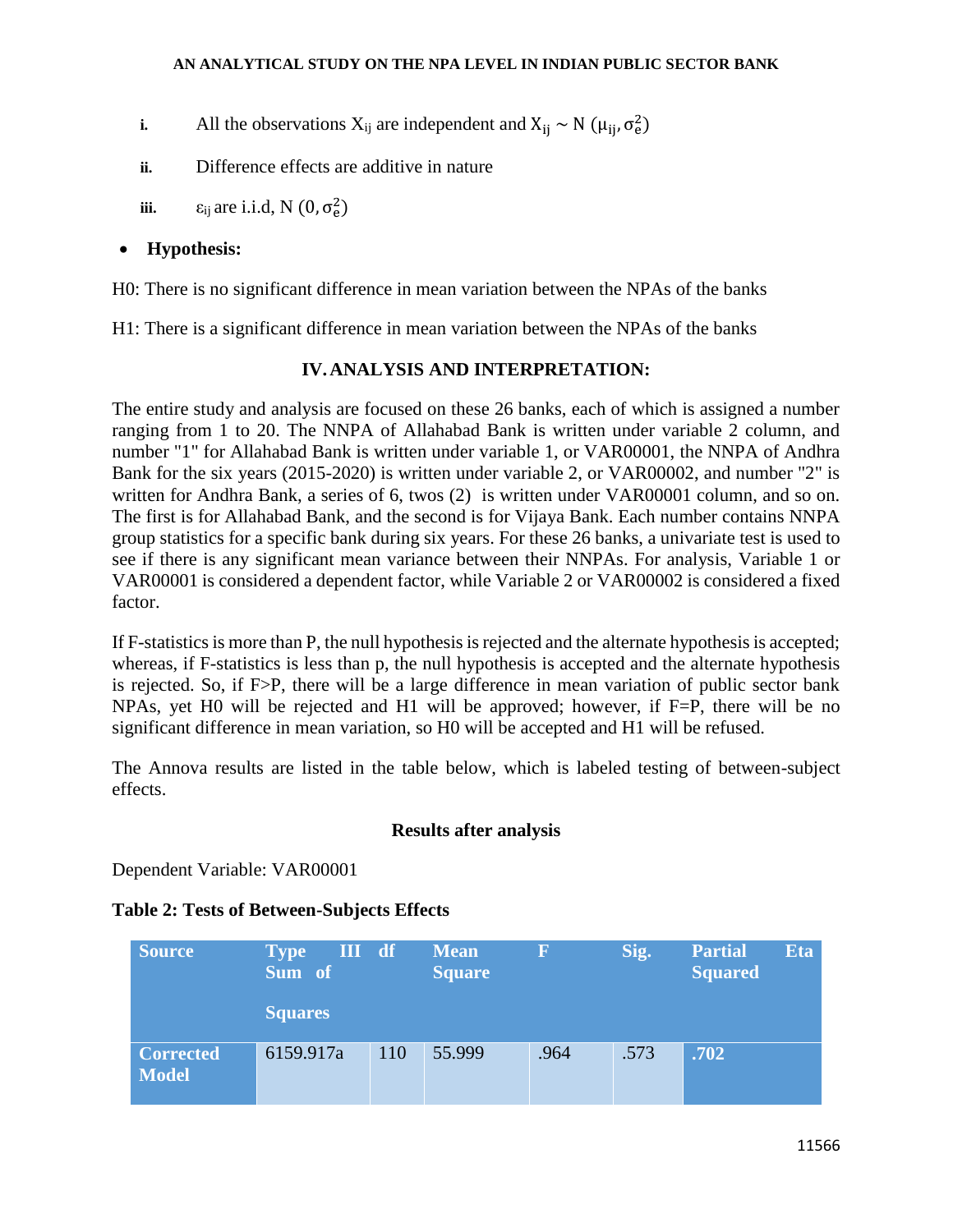| <b>Intercept</b>                 | 24084.764 | 1   | 24084.764 | 414.447 | .000 | .902 |
|----------------------------------|-----------|-----|-----------|---------|------|------|
| <b>VAR00002</b>                  | 6159.917  | 110 | 55.999    | .964    | .573 | .702 |
| <b>Error</b>                     | 2615.083  | 45  | 58.113    |         |      |      |
| <b>Total</b>                     | 37206.000 | 156 |           |         |      |      |
| <b>Corrected</b><br><b>Total</b> | 8775.000  | 155 |           |         |      |      |

a. R Squared = .702 (Adjusted R Squared = -.026) Source: SPSS Output

# **V. CONCLUSION**

The current study examines the various categories of nonperforming assets (NPAs), as well as their causes and consequences for the banking industry and the economy as a whole. A study of public sector banks was conducted using secondary data from annual reports over a period of six years, from 2015 to 2020. Using the statistical method ANOVA, an attempt is made to analyze the data. The study's major goal was to see if there was any variation in the prevalence of nonperforming assets (NPAs) between the various banks over time. At a 5% level of significance, the study indicates that there is no significant difference between the banks' NPA means. As a result, one may confidently say that banks, regardless of their operations, have seen similar NPAs in recent years.

Interest received from loans given accounts for the majority of revenue. When loan accounts become non-performing loans (NPAs) and no longer generate revenue, the bank's profitability begins to decline. Furthermore, if the bank is unable to collect any loans granted to borrowers, the bank's liquidity situation will be severely impacted. Customers will lose faith in the bank's credibility as a result of this. NPAs are eroding the strength of our economy by weakening the profitability and liquidity of banks, which are the foundations of a healthy economy. The Government of India, the Reserve Bank of India, and the banks should ensure that such tight procedures are followed not only at the time of loan issuance, but also regularly through followup, audits, and forensic audits to avoid assets from becoming non-performing assets.

## **REFERENCES**

- 1. Mohanty, Sagarika. (2021). Comparative Study of Non -Performing Assets (NPAs) in selected Public Sector Banks and Private Sector Banks in India.
- 2. Sen, Ahana. (2021). IMPACT OF NPA ON BORROWERS: A STUDY ON SELECTED INDIAN PRIVATE SECTOR BANKS. 59-68.
- 3. Kaushik, Vaibhav & Mehta, Kamakshi. (2020). ANALYZING AND INTERPRETING THE TREND OF NPA LEVEL IN PRIVATE SECTOR BANKS AND PUBLIC SECTOR BANKS. 211-218.
- 4. Brahmaiah, B. (2019) Why Non-Performing Assets Are More in Public Sector Banks in